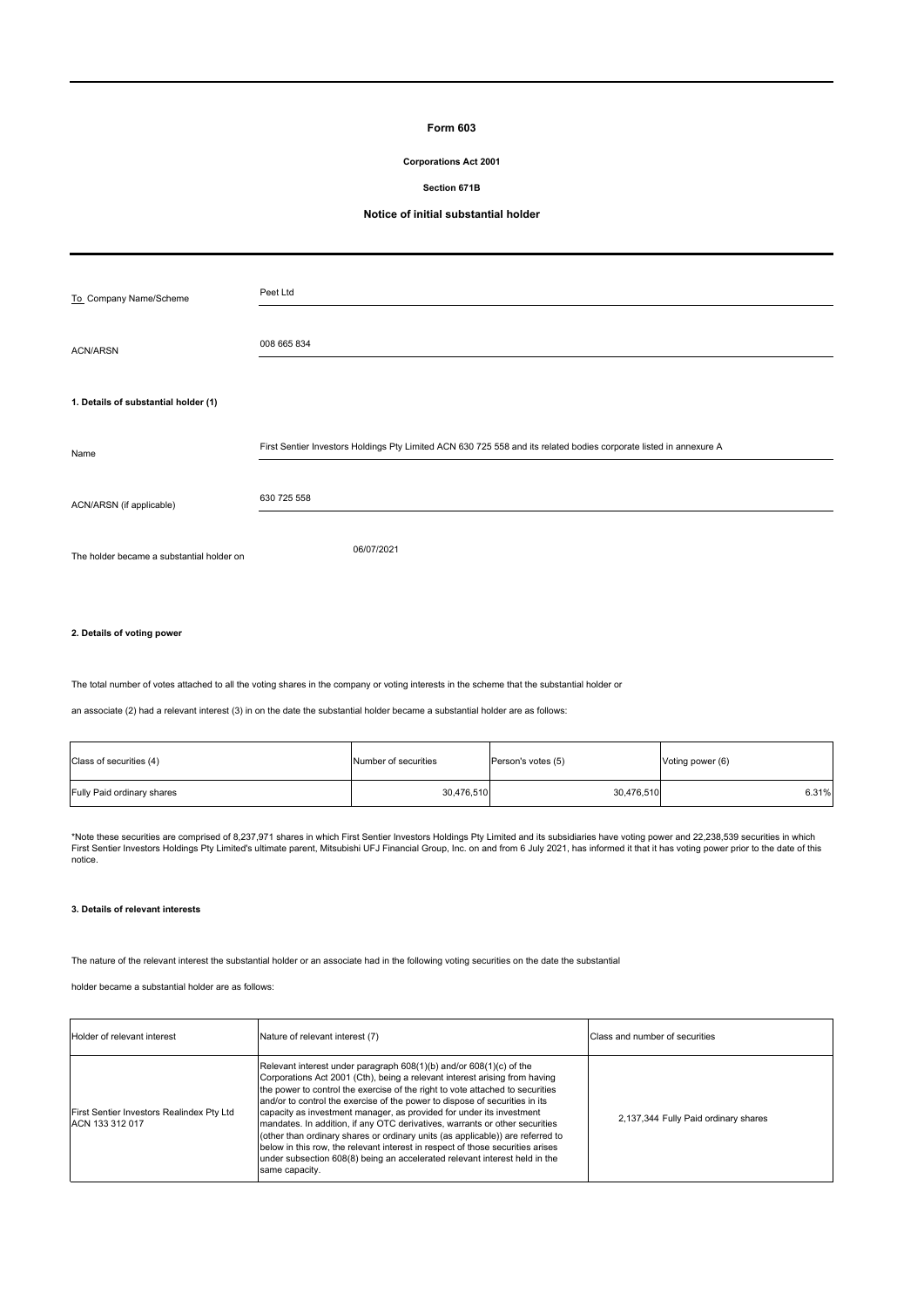| First Sentier Investors (Australia) IM Ltd<br>ACN 114 194 311 | Relevant interest under paragraph 608(1)(b) and/or 608(1)(c) of the<br>Corporations Act 2001 (Cth), being a relevant interest arising from having<br>the power to control the exercise of the right to vote attached to securities<br>and/or to control the exercise of the power to dispose of securities in its<br>capacity as investment manager, as provided for under its investment<br>mandates. In addition, if any OTC derivatives, warrants or other securities<br>(other than ordinary shares or ordinary units (as applicable)) are referred to<br>below in this row, the relevant interest in respect of those securities arises<br>under subsection 608(8) being an accelerated relevant interest held in the<br>same capacity.                       | 6.100.627 Fully Paid ordinary shares  |
|---------------------------------------------------------------|--------------------------------------------------------------------------------------------------------------------------------------------------------------------------------------------------------------------------------------------------------------------------------------------------------------------------------------------------------------------------------------------------------------------------------------------------------------------------------------------------------------------------------------------------------------------------------------------------------------------------------------------------------------------------------------------------------------------------------------------------------------------|---------------------------------------|
| Mitsubishi UFJ Financial Group                                | Mitsubishi UFJ Financial Group Inc. (MUFG) owns 100% of First Sentier<br>Investors Holdings Pty Limited (indirectly) and has informed First Sentier<br>Investors Holdings Pty Limited that it has a relevant interest in the shares<br>noted in this column. Accordingly, First Sentier Investors Holdings Pty<br>Limited has a relevant interest or voting power in those shares pursuant to<br>section 608(3) or section 12(2)(a) of the Corporations Act (as relevant).<br>MUFG has not provided any further details of that relevant interest -<br>accordingly no transaction information is recorded in Appendix B or holder<br>information is recorded in Section 4. Reference is made to any subsequent<br>filing of MUFG which will reflect this interest. | 22.238.539 Fully Paid ordinary shares |

## **4. Details of present registered holders**

The persons registered as holders of the securities referred to in paragraph 3 above are as follows:

| Holder of relevant<br>Registered holder of<br>Person entitled to be<br>registered as holder (8)<br>securities<br>interest |                                                     | Class and number of securities          |  |
|---------------------------------------------------------------------------------------------------------------------------|-----------------------------------------------------|-----------------------------------------|--|
| First Sentier Investors Realindex Pty Ltd ACN 133 312 017                                                                 | Citibank N A Hong Kong                              | 1,642,999 Fully Paid ordinary<br>shares |  |
| First Sentier Investors Realindex Pty Ltd ACN 133 312 017                                                                 | National Custodian Services                         | 494,345 Fully Paid ordinary<br>shares   |  |
| First Sentier Investors (Australia) IM Ltd ACN 114 194 311                                                                | <b>Citicorp Nominees Pty Limited</b><br>(Australia) | 6,100,627 Fully Paid ordinary           |  |
| Mitsubishi UFJ Financial Group                                                                                            | Mitsubishi UFJ Financial Group                      | 22,238,539 Fully Paid ordinary          |  |

## **5. Consideration**

The consideration paid for each relevant interest referred to in paragraph 3 above, and acquired in the four months prior to the day that the

substantial holder became a substantial holder is as follows:

| Holder of relevant<br>interest | Date of acquisition | Consideration (9) |          | Class and number of securities |
|--------------------------------|---------------------|-------------------|----------|--------------------------------|
|                                |                     | Cash              | Non-cash |                                |
| See annexure B to this notice  |                     |                   |          |                                |

### **6. Associates**

The reasons the persons named in paragraph 3 above are associates of the substantial holder are as follows:

| Name and ACN/ARSN (if applicable)          | Nature of association                                                                                                        |  |  |
|--------------------------------------------|------------------------------------------------------------------------------------------------------------------------------|--|--|
| First Sentier Investors Realindex Pty Ltd  | A wholly-owned subsidiary, and therefore related body corporate, of First Sentier Investors                                  |  |  |
| ACN 133 312 017                            | <b>Holdings Pty Limited</b>                                                                                                  |  |  |
| First Sentier Investors (Australia) IM Ltd | A wholly-owned subsidiary, and therefore related body corporate, of First Sentier Investors                                  |  |  |
| ACN 114 194 311                            | <b>Holdings Pty Limited</b>                                                                                                  |  |  |
| Mitsubishi UFJ Financial Group             | Each company referred to is an associate of Mitsubishi UFJ Financial Group, Inc. under section<br>12 of the Corporations Act |  |  |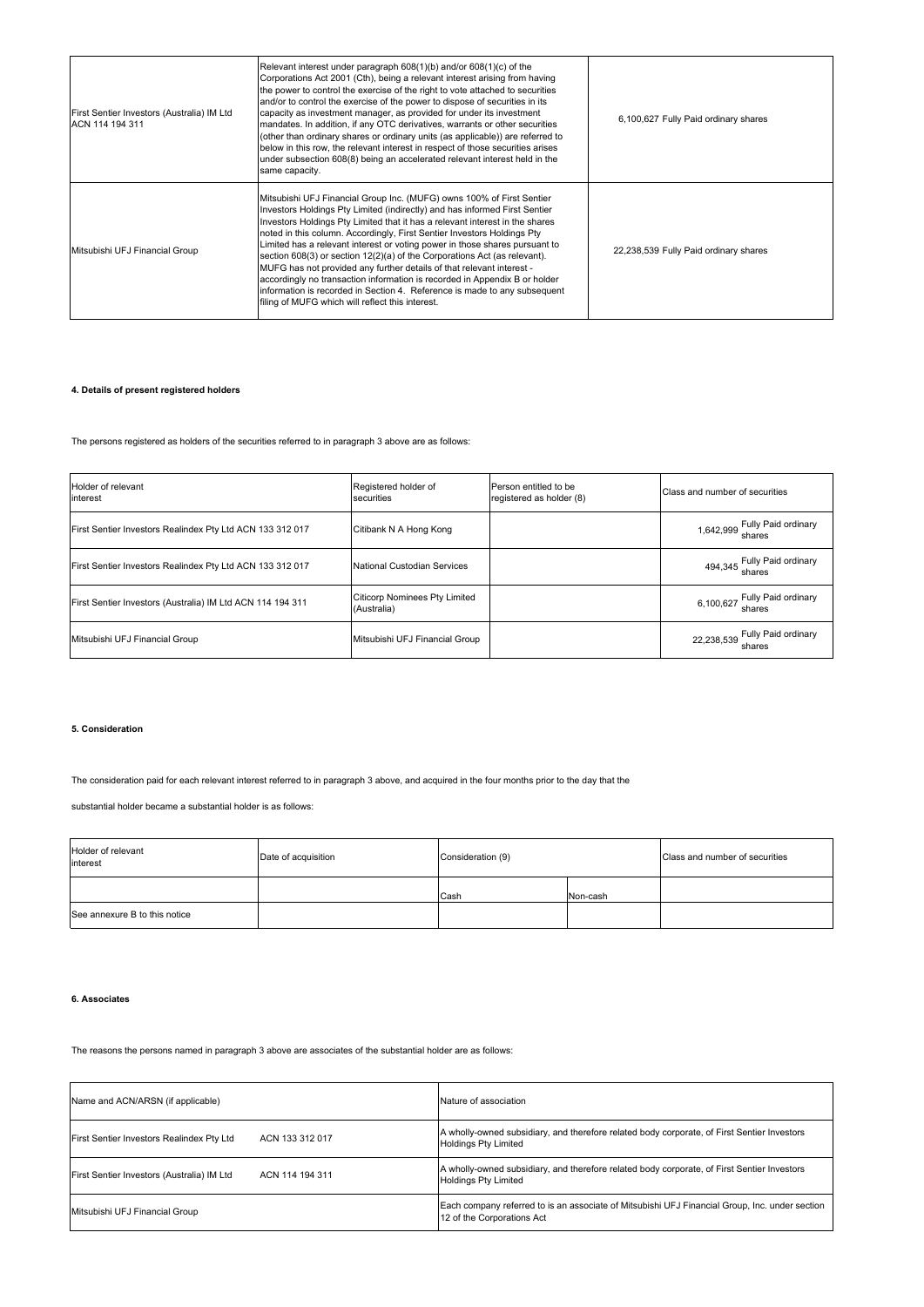## **7. Addresses**

The addresses of persons named in this form are as follows:

| Name                                                       | <b>Address</b>                                                                                             |
|------------------------------------------------------------|------------------------------------------------------------------------------------------------------------|
| First Sentier Investors Realindex Pty Ltd ACN 133 312 017  | Level 5, Tower Three International Towers Sydney, 300 Barangaroo Avenue, Barangaroo NSW<br>2000, Australia |
| First Sentier Investors (Australia) IM Ltd ACN 114 194 311 | Level 5, Tower Three International Towers Sydney, 300 Barangaroo Avenue, Barangaroo NSW<br>2000. Australia |
| Mitsubishi UFJ Financial Group                             | 2-7-1, Marunouchi, Chiyoda-ku, Tokyo 100-8330, Japan                                                       |

**Signature**

| print name | Rachel Lim | capacity | Company Secretary |
|------------|------------|----------|-------------------|
|            |            |          |                   |
|            | / Camer.   |          |                   |
| sign here  | ◡          | date     | 08/07/2021        |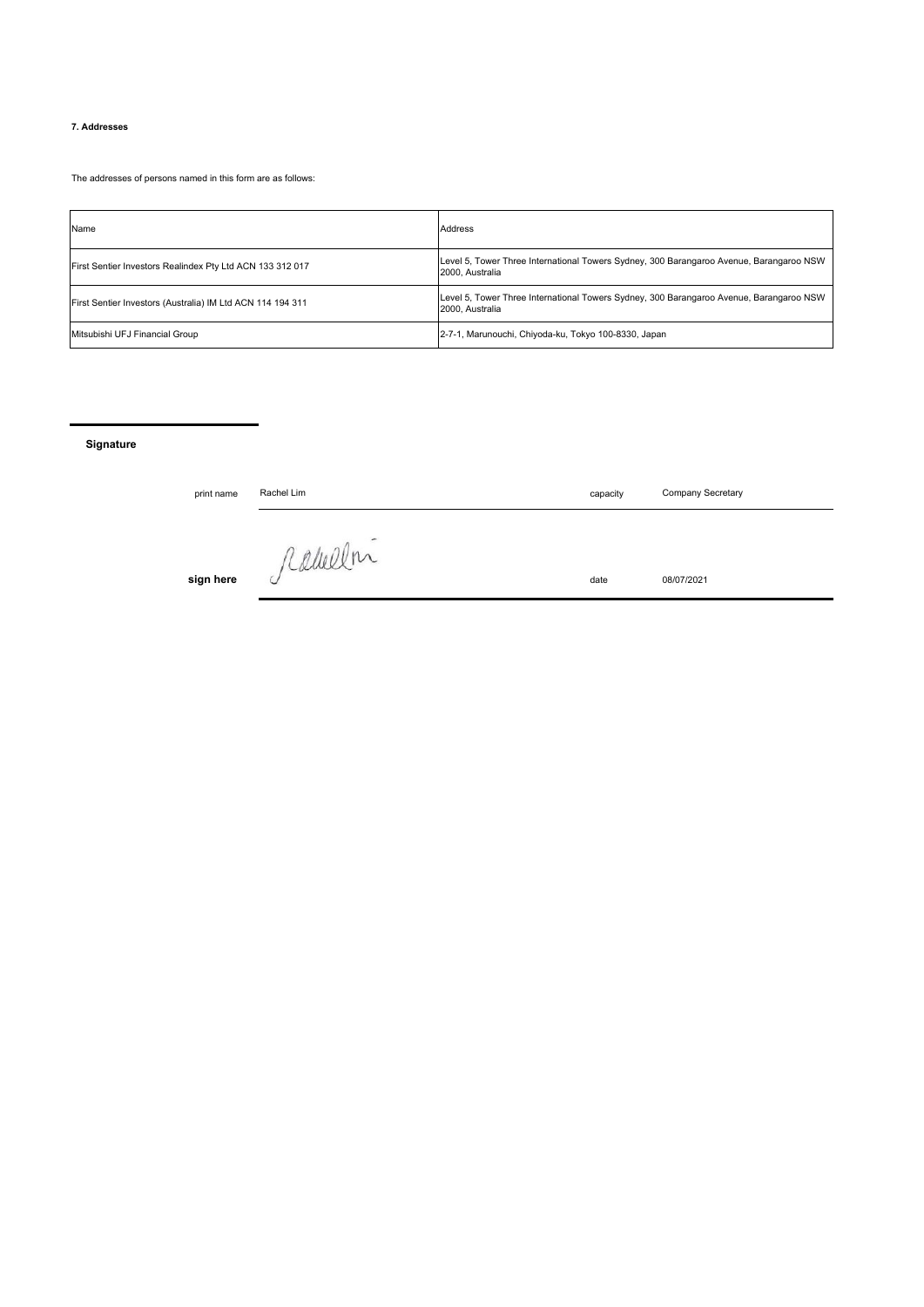#### **Annexure A**

This is Annexure A referred to in Form 603, Notice of initial substantial holder dated 06/07/2021

rabelm

Rachel Lim

Company Secretary

Dated the 08/07/2021

### **SCHEDULE**

First Sentier Investors (Australia) Infrastructure Managers Pty Ltd (ACN 101 384 294) CFSIM (Company No. 00153197) First Sentier Investors (Australia) IM Ltd (ACN 114 194 311) First Sentier Investors (UK) IM Limited (Company No. SC047708) First Sentier Investors (Luxembourg) EDIF II GP S.Á.R.L (Company No. B204413) First Sentier Investors (Malta) Limited (Company Code C41267) First Sentier Investors (Singapore) Holdings Limited (Registration No. 199901706Z) First Sentier Infrastructure Managers (International) Limited (Company No. 298444) First Sentier Investors (Australia) RE Ltd (ACN 006 464 428) First Sentier Investors (Australia) Infrastructure Holdings Ltd (ACN 085 313 926) First Sentier Investors (UK) Funds Limited (Company No. 02294743) First Sentier Investors (Malta) Holdings Limited (Company Code C41260) SI Holdings Limited (Company No. SC109439) First Sentier Investors (Hong Kong) Limited (CR No. 0206616) First Sentier Investors (Australia) Services Pty Limited (ACN 624 305 595) First Sentier Investors (Ireland) Limited (Company No. 629188) First Sentier Investors (Luxembourg) EDIF I Feeders MC S.A.R.L (Company No. B134314) First Sentier Investors Realindex Pty Ltd (ACN 133 312 017) FSIB LTD (Registration No. 26193) First Sentier Investors Europe Holdings Limited (Company No. 03904310) First Sentier Investors (US) LLC (File Number 546 9442) Mitsubishi UFJ Trust and Banking Corporation (Registration No. 0100-01-008770) First Sentier Investors (Hong Kong) Nominees Limited (CR NO. 0206615) First Sentier Investors (Hong Kong) AMC Limited (CR NO. 0580652) First Sentier Investors (Japan) Limited (Company No. 0104-01-093090) First Sentier Investors (Luxembourg) EDIF I MC S.A.R.L (Company No. B128117) First Sentier Investors (UK) Services Limited (Company No. 03904320) Mitsubishi UFJ Financial Group, Inc (Registration No. 0100-01-073486) First Sentier Investors (Singapore) (COMPANY NO. 196900420D) First Sentier Investors Strategic Investments Pty Limited (ACN 625 765 399) First Sentier Investors International IM Limited (Company No. SC079063) First Sentier Investors Asia Holdings Limited (ACN 054 571 701)